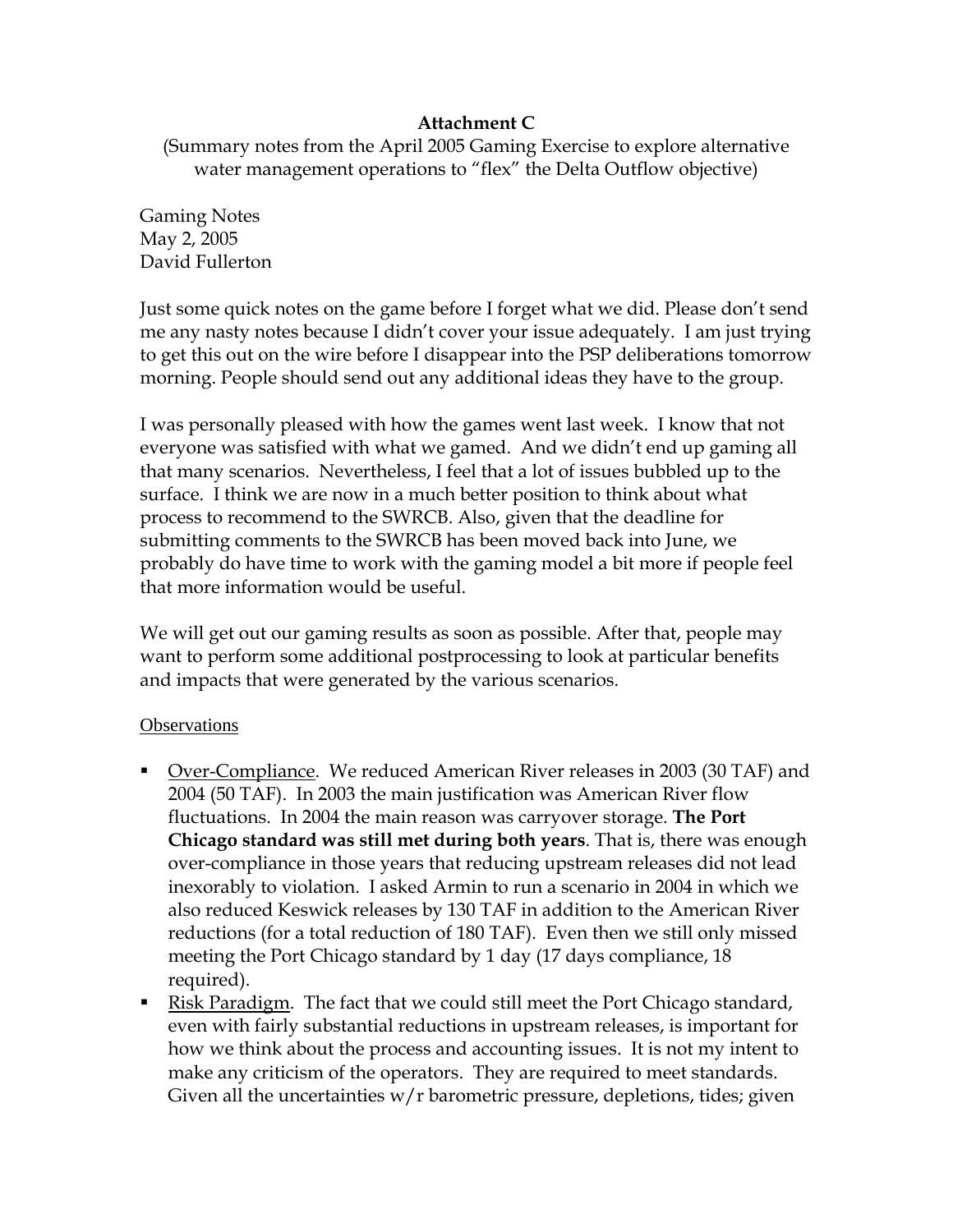the long lag times between release times from upstream reservoirs and arrival in the Delta they simply cannot fine tune compliance. The operators must err on the side of caution to reduce the risk of non-compliance to a very small value. However, the implications are striking. We saw in the two months gamed, that in order to eliminate risk of noncompliance in the Delta, the operators had to take steps upstream that were suboptimal for fish upstream. By contrast, in the game we essentially told the operators that, for the two months gamed, meeting the Port Chicago standard was no longer their paramount concern. Rather, managing releases to avoid river fluctuations and to enhance carryover storage was the highest concern (at least  $w/r$  the American). The result was an operation that:

- o Increased the risk of non-compliance with the nominal Port Chicago standard.
- o Deprived the Delta of the benefits of having X2 a bit farther downstream – at least temporarily. Later releases of additional water might have eliminated most or all effects on average X2.
- $\circ$  Provided immediate benefits to the American w/r flow fluctuations.
- o Reduced the risk upstream posed by low cold water pools and low carryover storage upstream (provided that the water was not rereleased for outflow).

I wonder whether the terms "flex" and "relaxation" are even appropriate for what we are talking about. It is more that we are "deconstraining" project operations in order to generate benefits. There is still a significant probability that all standards will be met.

**Implications for Accounting of a Risk Paradigm (as opposed to a relaxation** paradigm). The fact that flexing decisions do not necessarily lead to noncompliance with the nominal standards makes the accounting more difficult and raises process issues. In the game, accounting is easy. We know what historic operations were and we know how we changed operations. The difference between the two represents change in outflow, change in pumping, and change in storage. In real operations, the baseline of operations will not be so clear. We can probably come up with an accounting system to estimate, very roughly, the volume of water it would have taken to comply with the Port Chicago standard if we end up out of compliance. But, as we have seen above, we may end up in total compliance even after we "flex". In such a situation, how do we talk about backing up water? We would need to know by how much we would have over-complied without the flex, and then compare that to actual over compliance. This could get very sticky. And is it even appropriate to estimate how much water is backed upstream if all standards were met?? On the other hand, if such water simply becomes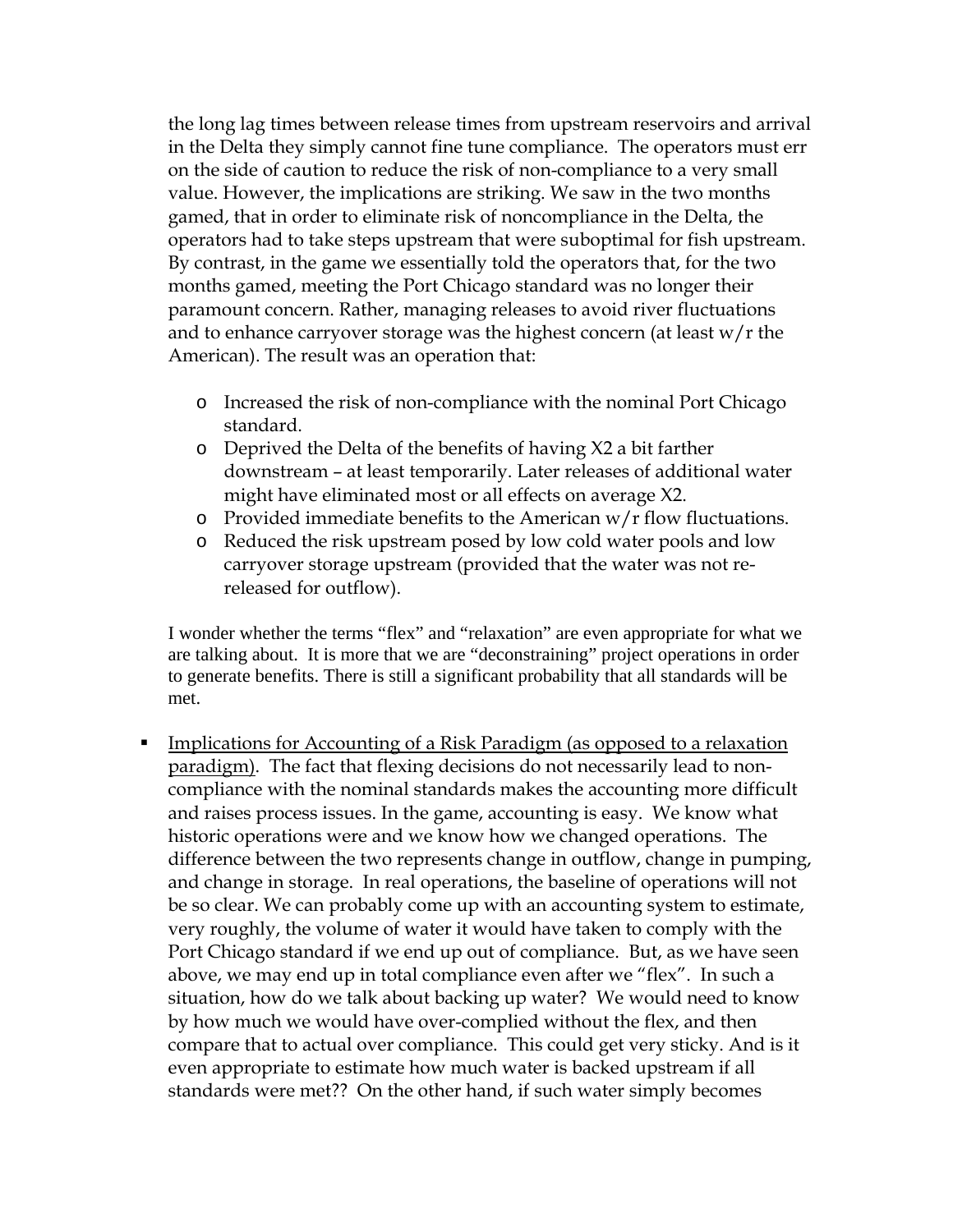Project water, then the fish agencies may become less interested in allowing the flex operation in the first place. Interesting questions.

- How Much Flexibility? I heard a lot of discussion about how much flexibility should be sought from the SWRCB. On the one hand, I heard that we should really just be trying to solve American River fluctuation problems (though I don't think Leo Winternitz agrees with this). I am pretty much at the other end, feeling that we should seek as much discretion as we can justify. We don't know where the science is going to lead us. We heard suggestions that April May outflow is very important for smelt. If so, we might be thinking about backing February/March water in order to increase April/May outflow. Or we might want to build up supplies for a big outflow pulse in July and August to help smelt. Or we might decide that increased fall upstream flows are much more important than small changes in average X2. Or we could determine that EWA export cuts matter more than X2 so that we want to relax X2 in order to help give EWA more assets. I don't know the answers to all the questions, but I am certain that our opinions on optimum operations will change over time. So I think we should be flexible. If, in fact, we have a five agency Russian veto on any change in operations plus a SWRCB review, then I think we can feel pretty certain that nothing will be done that does not have significant scientific support. That is not to say that we shouldn't have sideboards. But the kinds of benefits we are seeking should not be constrained.
- B2 Linkages. We tracked b2 during the game. The concern that reduced b2 costs would translate into higher export cuts funded with b2 did not materialize, though to be sure we only looked at two years. In 2003, the water we backed into Folsom was not charged to b2 in the first place (due to flood control considerations). Thus, we could not have had any negative impact on the exporters and, in fact, could have reduced b2 charges for exports if b2 was charged when the water was re-released. In 2004, the water backed up did reduce the draw on b2. However, this was a year in which the b2 account effectively went over 800 TAF, so the savings would more likely have gone into reducing the overage. (Yes, I know that it is impossible by definition to spend more than 800 TAF. But it seems to happen all the same.) The other interesting interaction in 2004 was that the water backed into Folsom would most likely have been released in the 2005 accounting year for b2. In some scenarios that could mean that DOI would need to find another place to use extra b2 during the 2004 accounting year. Changing the accounting year to calendar year would eliminate this problem as would calling the saved water "stored b2 water".